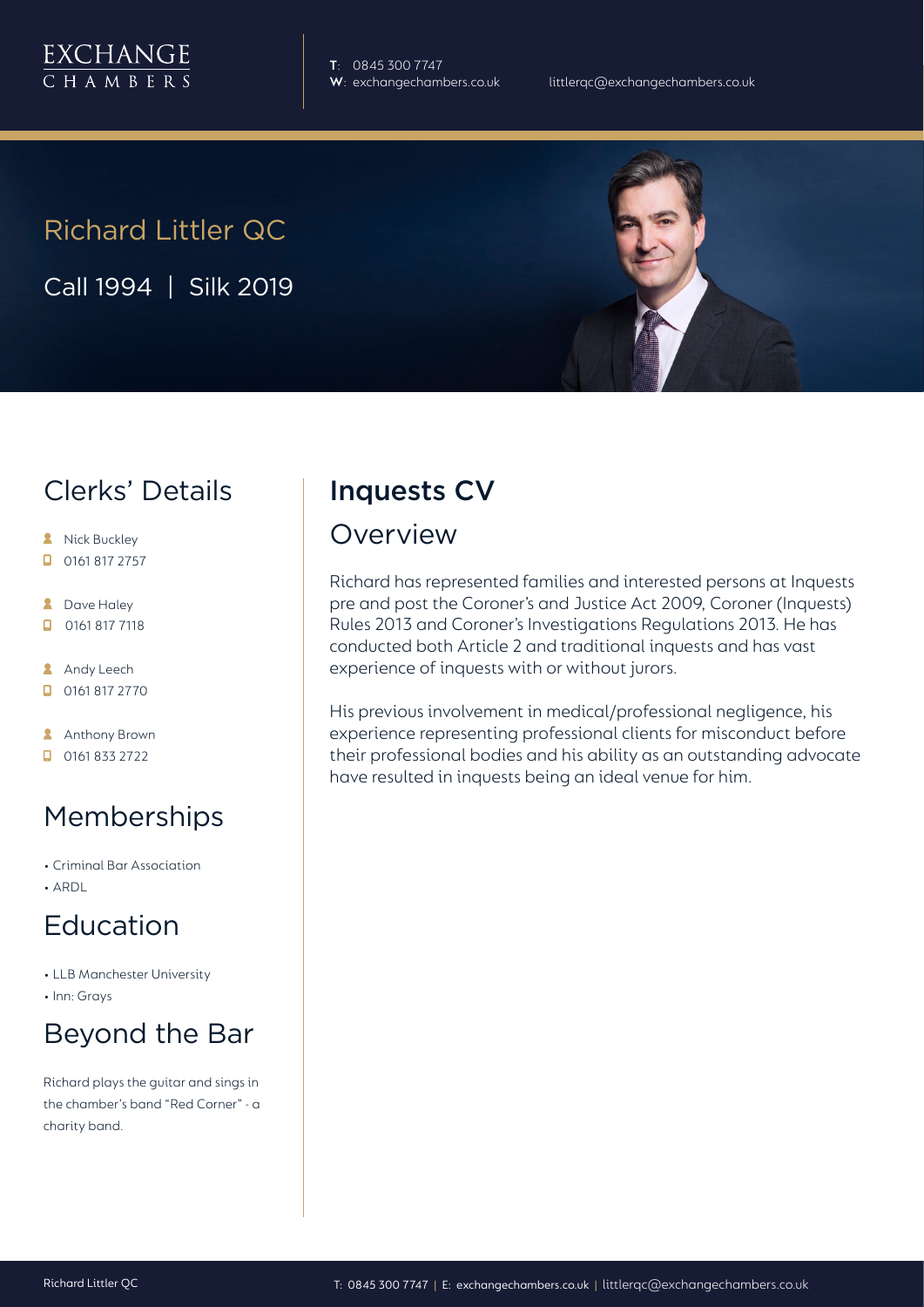

#### Recommendations

"An exceptionally bright QC."

"He is a brilliant advocate with an excellent manner with clients." **Chambers and Partners 2022**

"Richard Littler QC is another stand-out name and displays expertise in cases involving terrorism, organised crime and fraud." **The Legal 500 2022**

"A leading advocate in the criminal and regulatory arena."

"His broad practice includes cases of serious violence and terrorism." **The Legal 500 2021**

"His broad practice includes cases of serious violence and terrorism." **The Legal 500 2020**

"His preparation, attention to detail and advocacy is first rate." **Alan Greenidge, Slater & Gordon** 

"We regularly instruct Richard to deal with out complex and document intensive cases. He is what we want from a Barrister. Richard is approachable, decisive and hard-working who makes clear-cut decisions based on instinct, experience and knowledge with a calm and influential manner in Court."

**Senior Partner, leading national law firm**

"Richard is a natural advocate." **Stephen Meadowcroft QC**